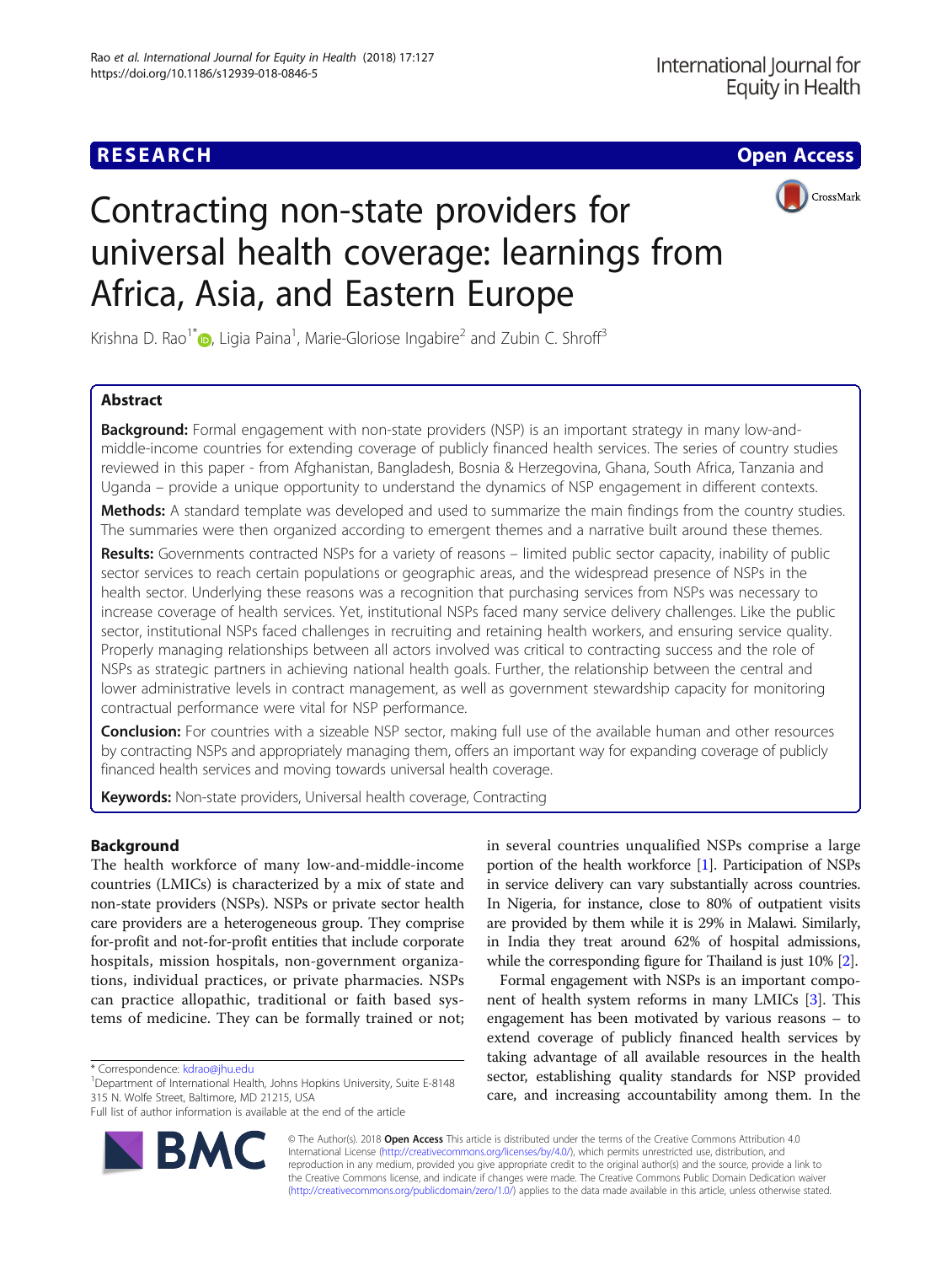context of universal coverage, engaging NSPs can extend coverage of publicly financed health services in underserved geographic areas and hard to reach populations. Countries have engaged NSPs through two principal mechanisms – formal government contracts to deliver health services, or through strategic purchasing of specific services [\[4](#page-7-0)]. In either case, from a health financing perspective, public funds are used to purchase services from NSPs.

In 2014, The Alliance for Health Policy and Systems Research, in collaboration with the International Development Research Centre (IDRC), Canada and the Rockefeller Foundation, launched a programme of research to examine the role of NSPs in strengthening health systems towards the achievement of universal health coverage in a range of LMICs. Details on the programme of research, as well as an overview of each of the papers, is provided in the introductory paper by Shroff et al. [[5\]](#page-7-0). Studies from each of the seven countries included in this article collection, namely Afghanistan, Bangladesh, Bosnia & Herzegovina, Ghana, South Africa, Tanzania and Uganda – provide a unique opportunity to understand the ways in which NSPs have been engaged in different contexts with the common purpose of moving towards universal health coverage. In this paper, we report on the main learnings on the process of engaging NSPs from the experience of these seven countries. All the country studies, with one exception, focused on contracting as a means of engaging NSPs. The exception was the Bosnia & Herzegovina study which focused on adoption of quality standards among NSPs. The aim of these country studies was to understand the dynamics between context, policies, and actors that influence NSP contracting and performance, a relatively understudied area which this research program sought to fill.

Contracting NSPs takes place in the context of a formal understanding ("contract") between the government and NSP that requires the NSP to provide a specific set of services on behalf of the government for some agreed compensation. There are several different mechanisms through which NSPs can be contracted. In management contracts, NSPs provide services within existing government establishments. On the other hand, in service delivery contracts, contracted NSPs provide services using their own infrastructure and resources [\[6](#page-7-0)]. For example, in India the government undertakes large scale contracting of individual doctors to work in existing public sector health facilities [[7\]](#page-7-0), while in Afghanistan, contracted NGOs provide health services in entire provinces using their own health facilities [\[8\]](#page-7-0).

Contracting fundamentally changes the role of government in the health sector. In many LMICs, governments see themselves as being responsible for financing as well as provision of health services to their citizens.

Contracting changes this by placing the responsibility for service delivery on contracted NSPs, while the role of government moves to financing health services and providing stewardship over contracted providers. The stewardship role requires governments to monitor contract performance – this can be done either by the government or more objectively by a third party [[9\]](#page-7-0).

Evidence on the effectiveness of contracting on service use and health outcomes is mixed. A recent Cochrane review found that while there was evidence that contracting reduces out-of-pocket spending on curative care, there was little or no difference in the use of preventive health services (e.g. antenatal care, immunization, contraception), and health outcomes (infant mortality, diarrhea) [\[10\]](#page-7-0). Another review also found that there is weak evidence that contracting increased access and utilization of health services [[3](#page-7-0)]. These reviews cite the need for better evidence on the effects of contracting. Other reviews, however, have found that contracting NSPs is associated with increased coverage of health services and reduced socioeconomic inequities in service use [[6\]](#page-7-0). Importantly, the policy of contracting NSPs is shaped as much by necessity and political considerations as it is by considerations of effectiveness [[11](#page-7-0)]. Such issues are particularly salient because, as the country studies included in this special issue indicate, contracting NSPs continues to be an important strategy for LMICs to move towards universal coverage.

## **Methods**

Project reports prepared by the seven country teams, and related papers included in this article collection, were the chief sources of information for this review paper. These country studies broadly reported on the role of NSPs in strengthening health systems towards the achievement of universal health coverage. Characteristics of these country studies are described in Table [1.](#page-2-0) A range of NSPs, such as national and international non-governmental organizations (NGO), for-profit private providers and faith based non-profit providers, were represented in the study countries. The NSPs studied were largely involved in providing rural primary care services, except in Bangladesh and Bosnia & Herzegovina, where they were focused on delivering urban health services.

The country studies were reviewed by the authors to identify emergent themes for inclusion in this paper. A standard template was developed and was used to summarize the main findings from the country studies. The summaries were then organized according to emergent themes and a narrative built around these themes. In the final stage, the authors of the country studies were asked to review the draft manuscript to see if it agreed with the messages that were elicited from their studies. The draft manuscript was revised based on feedback from the study authors. No additional human subjects were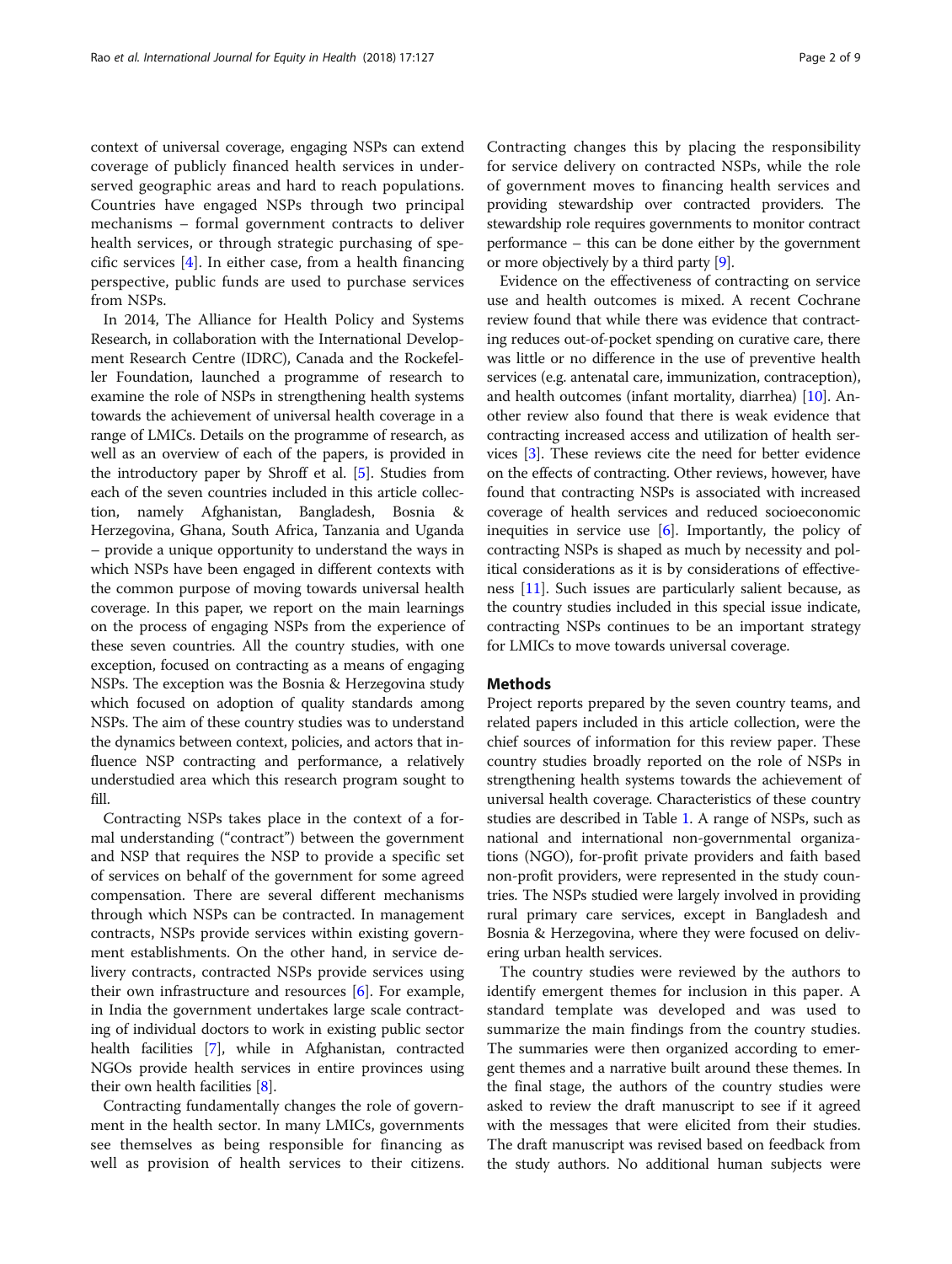<span id="page-2-0"></span>Table 1 Characteristics of the country studies

| Country                   | Authors                                                                | Type of NSP                               | Service provided by NSP                                         | Focus of Country Study                                                                             |
|---------------------------|------------------------------------------------------------------------|-------------------------------------------|-----------------------------------------------------------------|----------------------------------------------------------------------------------------------------|
| Afghanistan               | Salehi, Saljugui, Akseer,<br>Rao, & Coe.                               | National and international<br><b>NGOs</b> | Rural and urban primary<br>health care and hospital<br>services | Factors that influenced NSPs<br>performance in implementing<br>basic package of health services.   |
| 2 Bangladesh              | Islam, Hossain, Bashar, Khan,<br>Sikder, Yusuf, & Adams.               | Mostly national NGOs                      | Urban primary health care<br>services                           | Factors that influenced the<br>evolution and implementation of<br>contracting-out health services. |
| 3 Bosnia &<br>Herzegovina | Rakic, Novakovic, Stevic, &<br>Niskanovic.                             | For-profit private<br>providers           | Pharmacy, dental and<br>specialist care.                        | Introduction of safety and quality<br>standards for private health care<br>providers.              |
| 4 Ghana                   | Grieve, & Olivier.                                                     | Faith-based non-profit<br>providers       | Rural primary health care                                       | Mapping the development of the<br>faith-based non-profit sector                                    |
| 5 South Africa            | Mureithi, Burnett, Bertscher<br>& English.                             | For-profit general<br>physicians          | Rural and urban primary<br>health care.                         | Assessment of three general<br>practitioner contracting models.                                    |
| 6 Tanzania                | Maluka, Chitama, Dungumaro,<br>Masawe, Rao, & Shroff.                  | Faith-based non-profit<br>providers       | Rural primary health care<br>services                           | Design and implementation of<br>service agreements between local<br>governments and NSPs.          |
| 7 Uganda                  | Ssennyonjo, Namakula,<br>Kasyaba, Orach, Paina,<br>Bennett, Ssengooba. | Faith-based non-profit<br>providers       | Rural primary health care<br>services                           | Evolution of government resource<br>contributions to, and partnerships<br>with, NSPs.              |

contacted for this study beyond the country papers, hence no additional ethical review was needed. However, the individual country studies had completed ethical review as outlined in the country articles.

The lessons from the seven country studies have been organized into the following sections, based on the emergent themes: the policy and health systems context within which contracting takes place, how contracting performance is affected by the government ownership of the process, the challenges that NSPs face in service delivery, monitoring contract performance, and the relationships embodied in the contracting process and its implications. The structure of the paper follows these themes.

### Results

## Non-state providers are typically contracted to complement public sector services

Governments contracted NSPs for a variety of reasons related to the particular context of their health system. In Afghanistan, at the end of decades of civil war in 2002, the country was left with a broken health care system, few human resources for health, dependency on external donors to finance health services, and virtually no government capacity to deliver health services [\[12\]](#page-7-0). It was natural, therefore, for the government and development partners to look towards local and international NSPs for delivering health services in these challenging circumstances. Through service delivery contracts, the overwhelming majority of health services in the 34 provinces in Afghanistan were contracted out to NSPs to deliver a basic package of health services. The Ministry of Public Health, through a specially established grants management unit, took on the role of managing the contracting

process, and monitoring performance with the help of third party evaluators.

In many ways, Afghanistan is an atypical case because of the unique circumstances in which contracting was introduced. Bangladesh, and Tanzania represent more typical examples of contracting in LMICs. Here NSPs were contracted to increase coverage of publicly financed health services in areas where the existing public sector health system was weak. Bangladesh has historically had a strong NSP presence in health, exemplified by large scale homegrown NGOs such as BRAC, which made contracting them a viable option for delivering health services [\[13\]](#page-8-0). In particular, the lack of local government capacity to deliver basic health services to marginalized populations in urban areas motivated the engagement of NSPs [\[13\]](#page-8-0). Funding from a consortium of international donors to the Ministry of Local Government through the Urban Primary Health Care project in 1998 enabled urban local governments to contract NSPs to deliver basic health services.

In Tanzania the concerns that motivated contracting were related to the large geographic inequalities in health [[14](#page-8-0)]. Rapid population and income growth, along with rapid urbanization, had resulted in substantial regional differences in health and use of health services. In particular, government health services were unable to adequately penetrate rural and remote areas of the country. To address these challenges the government looked towards contracting faith-based NSPs which have historically had a substantial presence in Tanzania's health sector. Another advantage offered by formal contracts with NSPs in Tanzania, is that after public funds became available to the NSPs through contracting, it reduced their need to raise funds through user fees to recover their costs [[14](#page-8-0)].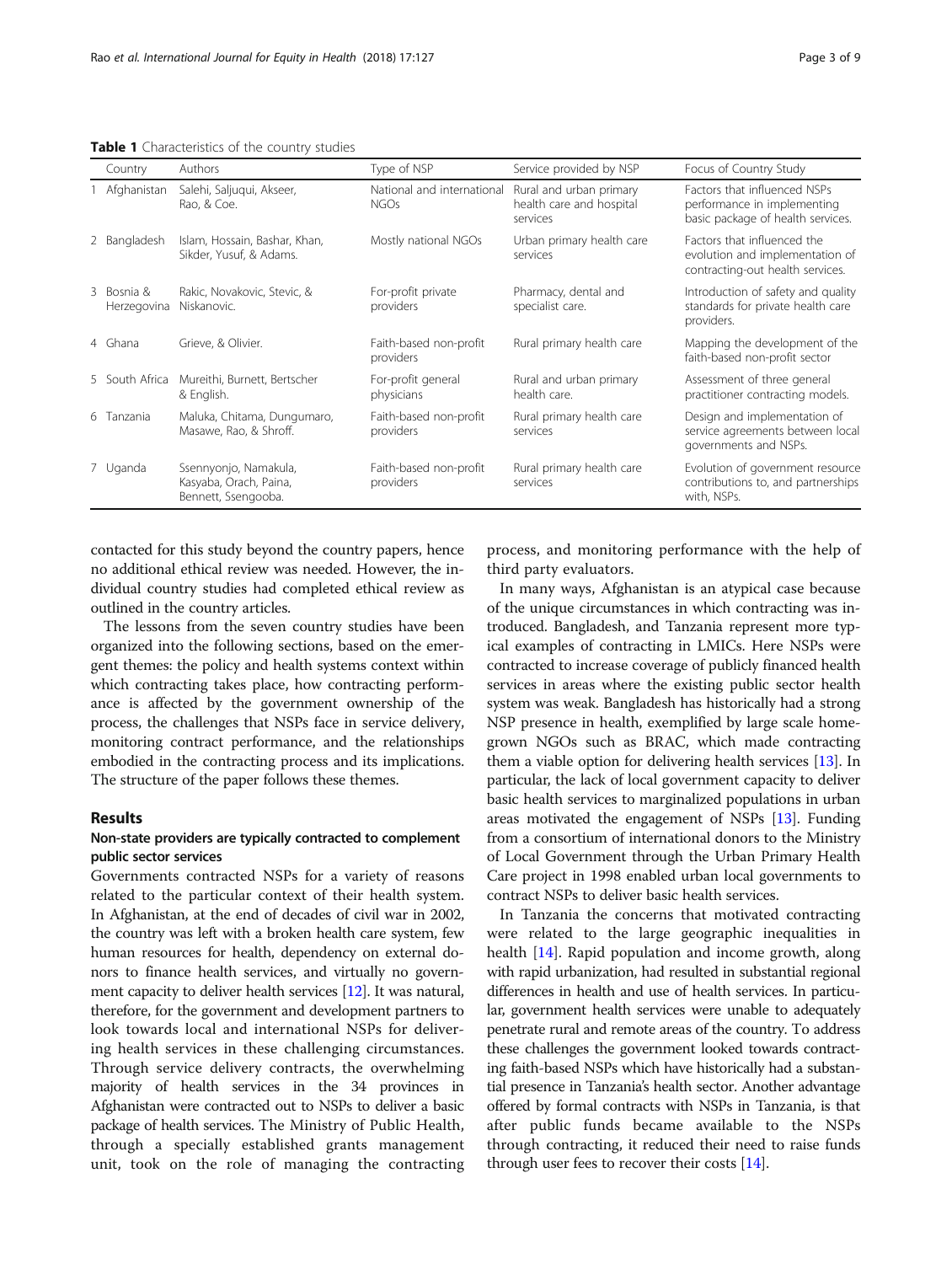Ghana and South Africa represent LMICs that have made (or are in the process of making) serious efforts at moving towards universal coverage through a national health insurance program. The Ghana National Health Insurance Scheme and South Africa's proposed National Health Insurance draw on NSPs to deliver health services. In Ghana, the historical and widespread presence of not-for-profit faith-based providers made them natural allies to the public sector for achieving universal coverage. Faith-based NSPs claim to provide 35% to 40% of healthcare services in the country and are also essential providers of tertiary care in certain areas [[15\]](#page-8-0). They are largely aligned with the Christian faith, and are networked under the umbrella of the Christian Health Association of Ghana (CHAG) [\[15](#page-8-0)]. Though autonomous, CHAG has historically had strong ties with the public sector in Ghana and is a recognized agency of the Ministry of Health. Moreover, health facilities under it are integrated with the public sector in terms of reporting and have been fast tracked for accreditation with the Ghana National Health Insurance Scheme [[15](#page-8-0)].

South Africa's publicly funded National Health Insurance program represents an important attempt at universal coverage. This insurance program, which is yet to be implemented, will eventually be established as a singlepayer and single-purchaser model to strategically purchase health care services from a mix of private and public providers. However, findings from the South Africa study suggests that the insurance program's potential will be constrained by the limited capacity of the public sector to deliver primary care services [\[16\]](#page-8-0). For example, around 82% of the population depends on public services, yet roughly half of the overall health expenditure in the country goes to the private sector  $[16]$  $[16]$ . One of the fundamental challenges is that human resources in the health sector are overwhelmingly present in the private sector. For instance, while there are approximately 93 doctors per 100,000 people in the private sector, there are 25 per 100,000 in the public sector [\[16\]](#page-8-0). To strengthen public sector capacity to deliver services, on which the majority of the country's population depends, South Africa piloted the General Practitioner Contracting Initiative (GPCI), as part of a plan to reengineer primary health care in the country and address the structural imbalances in terms of funding and human resources in the public sector. Through the GPCI, general practitioners (doctors) in the private sector are contracted by government to work in public sector facilities for a portion of their time. Three models of contracting emerged – identified as the centralized-purchaser model, decentralized-purchaser model, and contracted-purchaser model. The latter two models were adaptations of the centralized-purchaser model. All these models derived funding from a single central source but had varying levels of involvement of

national, provincial and district managers [[16](#page-8-0)]. Emergence of these two models was strongly influenced by the health system context, such as, purchaser capacity to manage contracts, payments and recruitment processes.

Bosnia and Herzegovina presents a country at the relatively high end of the universal coverage spectrum [\[17](#page-8-0)]. The country has widespread coverage of health services and relies on NSPs, who are engaged through the national social health insurance program. Since 2010, this has included contracting for specialist services, a measure that was introduced to increase access to these services in rural areas. As a country where healthcare coverage is not as major a policy issue as in some of the other contexts in the country studies, Bosnia & Herzegovina's challenge has been to ensure quality of health services provided by NSPs. Certification regulation of NSPs was introduced in 2009 by the Ministry of Health and Social Welfare to improve safety, trust, quality and environmental protection. An independent agency for certification was created to assess provider's compliance in 2012 and found considerable variation in provider compliance, specifically by pharmacists, specialist practices and dentists. Many of them chose not to adopt the standards in spite of compliance being mandatory.

## Contracting success depends on the level of government ownership

One of the important concerns with contracting NSPs is the effect it has on the role of government in the health sector [\[18\]](#page-8-0). In Afghanistan, because donors exclusively financed contracting, a harmonious relationship between the government and international donors was necessary. A key feature of NSP contracting in Afghanistan was that, despite markedly diverging views in procurement and contracting practices, international donors agreed to leave the Ministry of Public Health as the unique, centralized contractor in the country [[12](#page-7-0)]. The Ministry's position as the central authority for all matters of NSP contracting together with clear guidelines for the contracted services, a bidding system through which NSPs were selected, and continuous performance monitoring (though expensive) have been important reasons for the success of this model.

In contrast, the study of Bangladesh's Urban Primary Health Care Project, documents how NSP contracting can be affected by weak government ownership of the process. The Ministry of Local Government was chosen as the executing agency for contracting due to historical partnerships with multilateral donor agencies [\[13](#page-8-0)]. However, the Ministry of Local Government had limited experience with health service delivery and was only marginally involved in the operation of the project. The Ministry of Health, which had considerably more experience in delivery of health services, was also a partner in the project but had no direct contractual obligations,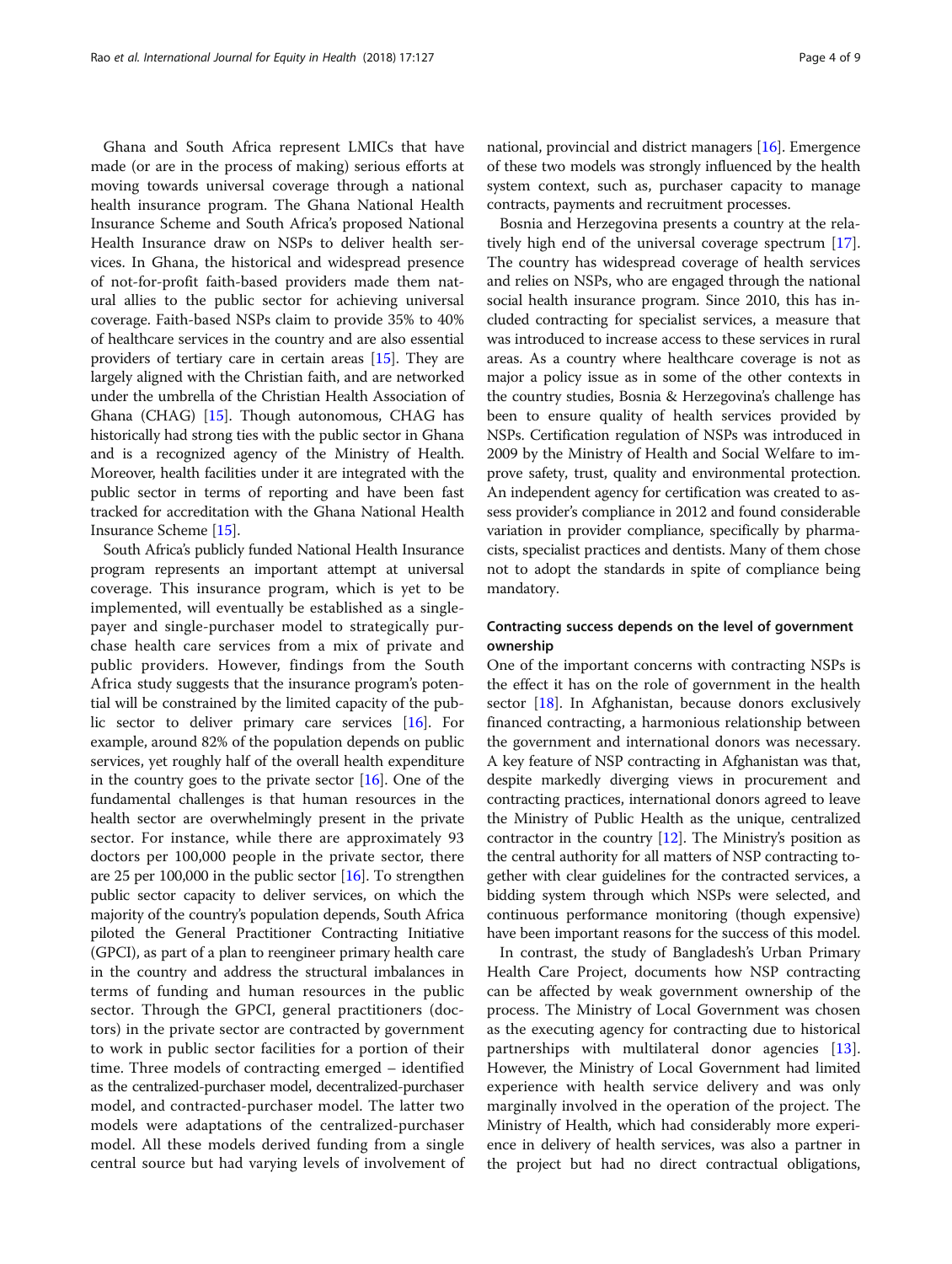which notably reduced its involvement and interest. Altogether, weak capacity and low sense of ownership at the central government level affected the implementation of the contracting model in Bangladesh. A related challenge is political interference, which compromises good governance of contracts. The Bangladesh study reported on how areas to be serviced by NSPs through a bidding process were selected or dropped at times due to political considerations rather on the basis of need [[13](#page-8-0)].

The Tanzania study demonstrates that, in a decentralized system, only having central leadership in NSP administration is inadequate if there is weak governance at lower administrative levels. In Tanzania, finances for contracting were in the hands of the Ministry of Health, which also provided technical, financial and operational oversight [[14\]](#page-8-0). A cost sharing guideline, designed at the central level, aimed to define the services provided by NSPs and to standardize the prices at which they were supplied. Local governments were in turn responsible for contracting in their areas and paying providers. In theory, the contracts allowed for a balanced set of responsibilities assigned to different players. However, contracting in Tanzania suffered from a general disregard for some of the formal elements of the contracts. For one, the process of selecting and assigning NSPs was perceived to lack transparency and technical rigor. The central government's role in monitoring contracts was considered inadequate, and elements such as cost sharing guidelines were not followed. Moreover, local governments lacked capacity to adequately implement NSP contracts. For instance, local governments were not capable of raising the necessary cost sharing funds to make the model sustainable even as resources from external institutions declined.

Perhaps a key feature of successful NSP models is their ability to play to the strengths of the institutional capacity of the actors involved, as well as, their flexibility to adapt. The South African study reports that initially, the General Practitioner Contracting Initiative to contract private doctors into the public sector was implemented through a centralized-purchaser model, in which the National Department of Health recruited, contracted and managed the doctors, while the local (municipal or provincial) departments of health were in charge of program monitoring  $[16]$ . Importantly in terms of evolution of the models, payment delays in the centralized-purchaser model, for example, led to the hiring of an external organization for managing processes. This in turn resulted in the emergence of the contracted-purchaser model, in which an external organization is contracted to support partners at the district-level in the hiring and payment of doctors. Concurrently, a decentralized-purchaser model emerged in which a provincial department of health acted as the contracting agency which pays doctors through its payroll,

thereby incorporating the NSPs into the payroll of the province. These changes reflect an iterative process of adaptation to the institutional capacity of the actors involved which was highly influenced by context, actors and capacity throughout the system. Ultimately, the transformations reflected the issues with the central government's capacity to directly manage contracted doctors across the country.

## Service delivery challenges remain even after contracting non-state providers

In keeping with global evidence on the effectiveness of contracting, the country case studies included in this review also present mixed evidence on the effect of contracting on health care use. Yet, in all of the countries studied, NSPs were critical to the delivery of health services, particularly when the public sector had limited capacity as in Afghanistan or in geographical areas where public sector health services were weak as in Tanzania, Ghana, and Bangladesh. Moreover, as shown in the South Africa study, contracting can strengthen coverage of public sector services by attracting private physicians into the public sector [[16](#page-8-0)].

Yet, not all service delivery issues are solved by simply contracting out services. Institutional NSPs can face many of the challenges that the public sector faces in recruiting and retaining health workers in rural or other underserved areas. In Bangladesh, for example, the Urban Primary Health Care Project struggled to retain managers and health care providers due to better salaries offered by the public sector and salary ceilings on contracted NSPs [[13](#page-8-0)]. Challenges in attracting health workers to underserved areas can also skew NSP services towards already wellserved areas. The study from Afghanistan, which by many accounts has been successful in large scale contracting of health services, reports that NSPs there continue to be challenged in finding female health workers [\[12](#page-7-0)]. In many areas of the country, the lack of female health workers is a major deterrent to women using health services.

Financing contracts – in terms of adequately financing service delivery costs, and consistent fund disbursements is another important constraint to their effectiveness in service delivery. In Bangladesh and Tanzania, fluctuations in donor and government funding were reported to have affected NSP performance substantially. In Tanzania, while the districts had the authority to get into contractual agreements with NSPs, they had little capacity to generate financial resources to partly finance the contracts. As a result, the districts were dependent on the central government's resources which in turn was dependent on donor support. Disbursement delays by donors or the central government hence hampered effective implementation of the contractual agreements.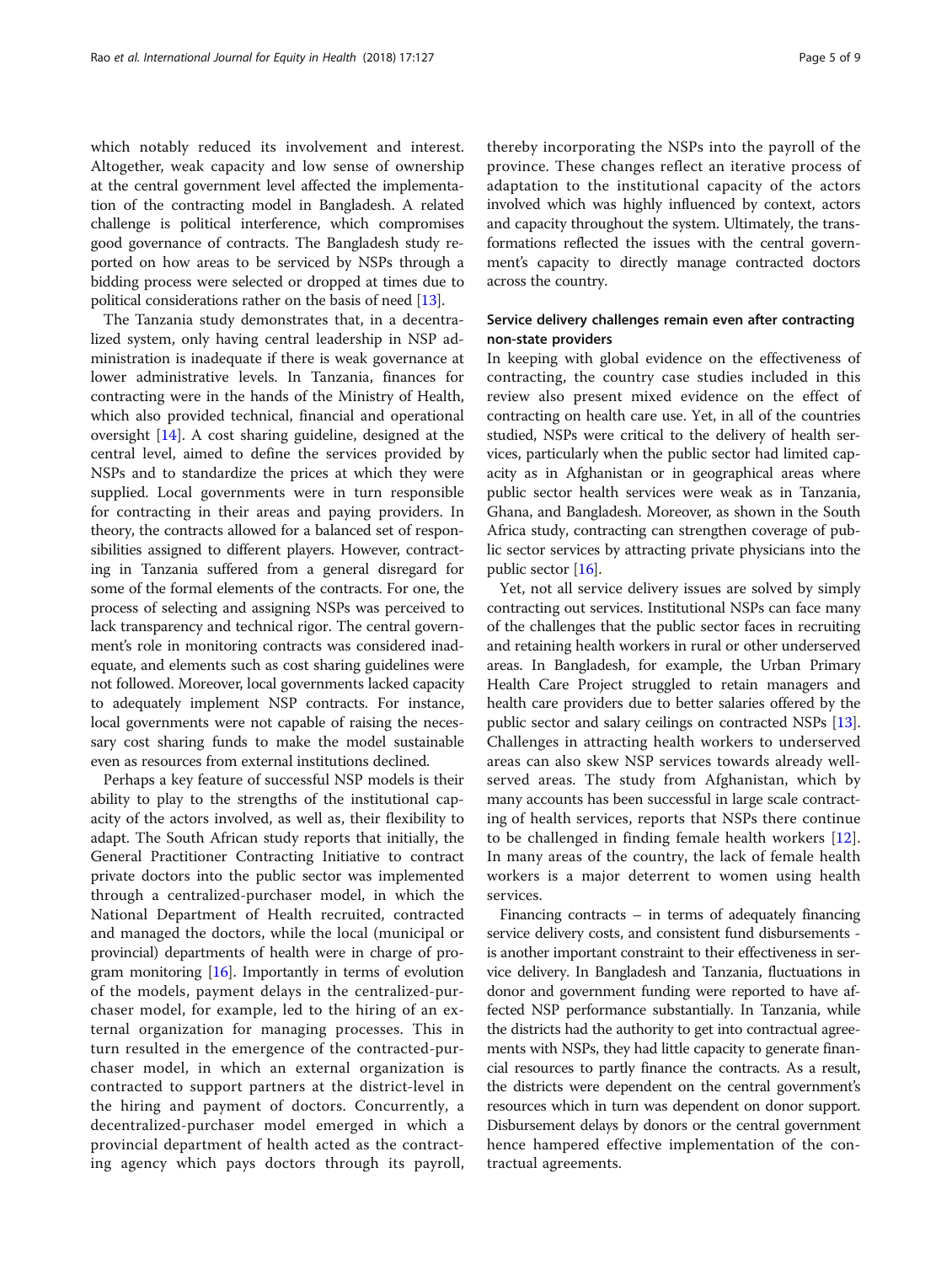Not preparing realistic budgets can also affect service delivery. In Tanzania, poor forecasting and planning for patient load, resulted in NSPs complaining about having inadequate budgets to cover service delivery costs. Another example from Bangladesh was that of awarding the contract for services to the lowest bidder who cleared a technical screening rather than basing the award itself on technical, or a mix of technical and cost, criteria. This led NGOs to bid as low as possible, something that had an adverse effect on service quality since providing quality services would put the NGO at a financial loss [\[13](#page-8-0)].

## Appropriately monitoring contract performance is important for service quality

An important concern with contracting NSPs is ensuring that they provide quality services. In South Africa, for example, one reason for deciding to contract doctors into the public system was the recognition that it would be difficult for the government to monitor or enforce quality of care if services were delivered outside public sector facilities [\[16\]](#page-8-0). Countries have evolved various mechanisms for monitoring contract performance. In Afghanistan, where large scale contracting was implemented, a third party monitored NSP performance to inform the government on quality of care and other service delivery issues [[12](#page-7-0)]. A similar idea was tried with the 'contracted-purchaser' model in South Africa where an independent 'district support partner' at the district level was hired to manage contract performance. Other models of monitoring include, where the government (central or local) directly monitored performance (e.g. 'centralized-purchaser' model in South Africa), or through autonomous agencies (e.g. Bosnia-Herzegovina), or jointly by various stakeholders (e.g. government, NSP) via hospital boards (e.g. in Tanzania).

An important issue in managing contracts is deciding on a centralized or decentralized approach to monitoring. The South Africa study presents an interesting case where at different stages of the GPCI, government and non-government entities were involved in monitoring (and managing) contract performance. In the centralized contracting model that was first tried, the government through district level officers was responsible for monitoring performance of contracted health workers. However, experience with the contracted-purchaser model showed that monitoring contracts is easier when an independent party (i.e. district support partner) was responsible than a centralized authority. However, decentralization may not always be effective. In Tanzania, for example, district level officers were responsible for monitoring NSP performance. However, the Tanzania study reported that district officers seldom made monitoring and supervisory visits, due to lack of adequate resources and capacity.

Ensuring that NSPs comply with quality standards requires government involvement. In Bosnia & Herzegovina, a certification regulation was introduced in 2009 by the Ministry of Health and Social Welfare to improve safety, trust, and quality [[17](#page-8-0)]. An independent agency for certification was created in 2012 to assess provider's compliance with this regulation. The study from Bosnia and Herzegovina found there was a heterogeneous response to certification. Most of the certified pharmacies and specialists underwent the process because they felt it would benefit their management and increase their professional confidence and safety. Dentists did not perceive any substantial advantage in certifying and therefore largely abstained from doing so. Largely, providers (except for pharmacists) highlighted the downsides (costs, time, disruption of service) and claimed that patients would not recognize any change due to the certification. These findings suggest that when government has low enforcement capacity, it is difficult to ensure and monitor quality of NSP services.

#### Contracts shape relationships between actors

Every contract embodies a certain kind of relationship between the contracting parties. At one extreme is the classical contract in which the relationship is built around the responsibilities of each party stipulated in the contract. On the other hand, in relational contracts, the specific stipulations of a contract are subordinated to building the overall relationship between the contracting parties [[19](#page-8-0)]. Both forms of contracting arrangements were reported in the country case studies, and in some cases, they evolved from one form to another. In South Africa, the initial contracting model, the centralized-purchaser, was a classical contracting arrangement with clearly laid out responsibilities [\[16](#page-8-0)]. However, these stipulations were difficult to enforce due to limited government capacity. This contracting mechanism evolved into the contracted-purchaser contract when the government outsourced most aspects of contract management to an external organization. The decentralized-purchaser contract on the other hand was more relational due to the decentralized management nature of the model in that the local purchaser had built trust with the contracted physicians over many years.

In other contexts, such as Ghana, engagements between NSPs and government were more relational. As the study from Ghana reports, CHAG has a long-standing, semi-formalized relationship (through a signed Memorandum of Understanding) with the government and worked collaboratively but autonomously along with the public sector [\[15\]](#page-8-0). Through this relatively informal arrangement, CHAG facilities receive some financial assistance from government, and CHAG providers submit reports to the public sector health information systems.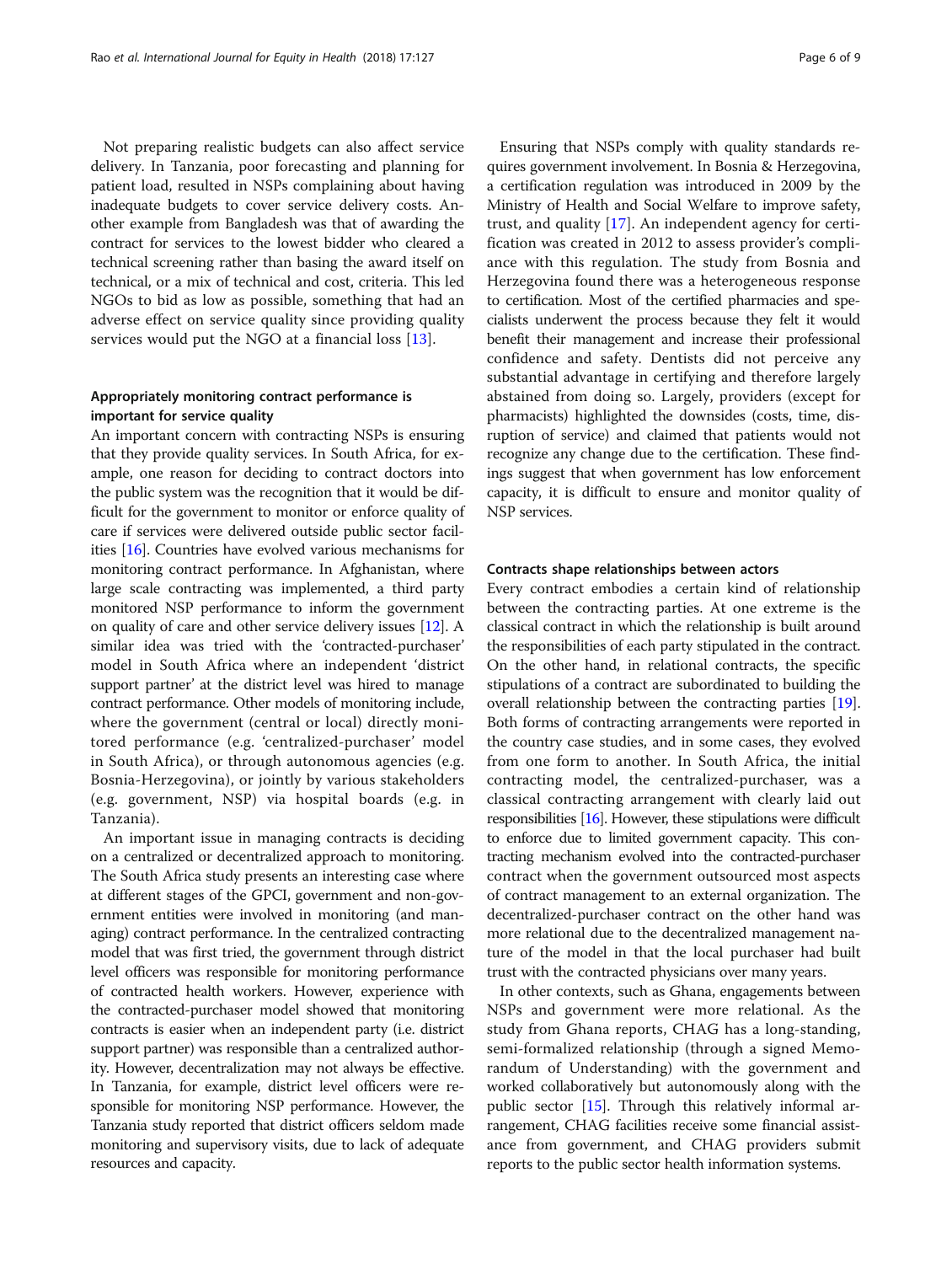In Tanzania, the relationship between NSPs and government evolved from a relational one to that of a classical contract. As the Tanzania study reports, the Tanzanian government has a long history of providing subsidies to Faith-Based Organisations (FBOs) to serve areas without public health facilities [[14\]](#page-8-0). In 1992, the Government negotiated formal agreements with FBOs and in 2007 a new type of operational contract known as the Service Agreement (SA) was introduced. This marked the end of the relationship that was mainly informal and that relied primarily on trust and flexibility to a formal system, backed up by solid legal frameworks. However, the limited capacity of the district government to pay the contracted NSPs in a timely manner because of their dependency on central government funds, has adversely affected contractual relationships between the government and the NSPs [\[14](#page-8-0)]. Moreover, weak capacity for monitoring of contracts is also likely to have created a de facto informal relationship between the government and NSPs.

Though several types of contractual relationships exist in the countries studied, it is unclear if one form was clearly preferable over others. Having a classical contract with formalized obligations has its advantages in terms of delineating boundaries of responsibility and benchmarks for monitoring performance. However, weak governance mechanisms can render such formality redundant. Contractual arrangements that embody relationship building avoid these difficulties and NSP performance is built on trust and partnership with the government. There are weak mechanisms of accountability embodied in such arrangements, especially when financial transactions are involved due to government financing.

## **Discussion**

The series of country studies reviewed in this paper examined the role of NSPs in strengthening health systems towards the achievement of universal health coverage. The countries represented in these studies are at various stages of achieving universal coverage and of economic development. Their experience provides key insights into the dynamics between context, policies, and actors that influence NSP engagement. All these studies focused on one form of engagement i.e. through formal contracts between the government and NSPs. Several common themes emerged from these country studies. Governments contracted NSPs for a variety of reasons related to the particular context of their health system. These include inadequate public sector capacity, inability of public sector services to reach certain populations or areas and the existing widespread presence of NSPs. Behind all these factors was a recognition that in health systems contexts where there was a substantial NSP

presence, purchasing services from NSPs was necessary to increase coverage of publicly funded health services.

Contracting is almost always an iterative and evolutionary process. Mureithi et al. (2018) demonstrate the evolution of South Africa's decentralized purchaser model and contracted purchaser model from the initial centralized purchaser model. While such pilots have enabled the incorporation of learning based on implementation experience, they also facilitated the development of new capacities that enabled provinces to experiment with different models and build on existing ones, as demonstrated by the adoption of the decentralized-purchaser model [[16\]](#page-8-0). The Bangladesh example too demonstrates the importance of learning from each phase informing the implementation of subsequent phases; the project altered financial rules in an earlier phase of the project that were seen as too onerous and demanding of smaller NGOs [\[13\]](#page-8-0).

Several actors are involved in the contracting process and managing these relationships well is critical. One set of relationships involves those between the NSP and government. NSPs can be treated as contractors who are subordinate to the government or they can be treated as strategic partners in achieving national health goals. Relational contracts as seen in Ghana's case are conducive for building the types of strategic partnerships that have a long term vision of the relationship between government and NSPs. A second set of relationships has to do with negotiating the administrative space between central and local governments. In several of the countries studied, both the central and local governments were involved in administering NSP contracts. Several aspects of the relationship between the central and lower administrative regions can affect contract management - the lack of clear delineation in the roles and responsibilities of different administrative levels, inadequate capacity of local governments to manage contracts (e.g. in Bangladesh), and divorcing the financial and monitoring roles (e.g. Tanzania). Finally, in several of the countries studied, donors played an important role in facilitating and financing NSP contracting. In such contexts, good coordination between donors and government is important. In particular, the relationship between NSPs and government should be immune to the vagaries of donor support. For instance the Bangladesh study reported on how withdrawal of donor funding for supporting NSP contracting resulted in changes in the package of services delivered [\[13](#page-8-0)].

Government stewardship capacity over contractual arrangements is vital for the success of contracting. In the absence of this, even the best designed programs and contracts will fail to have the desired impact on health outcomes. The case of Bosnia is illustrative of this, where the adoption of supposedly mandatory quality and safety standards has de facto become something of an option,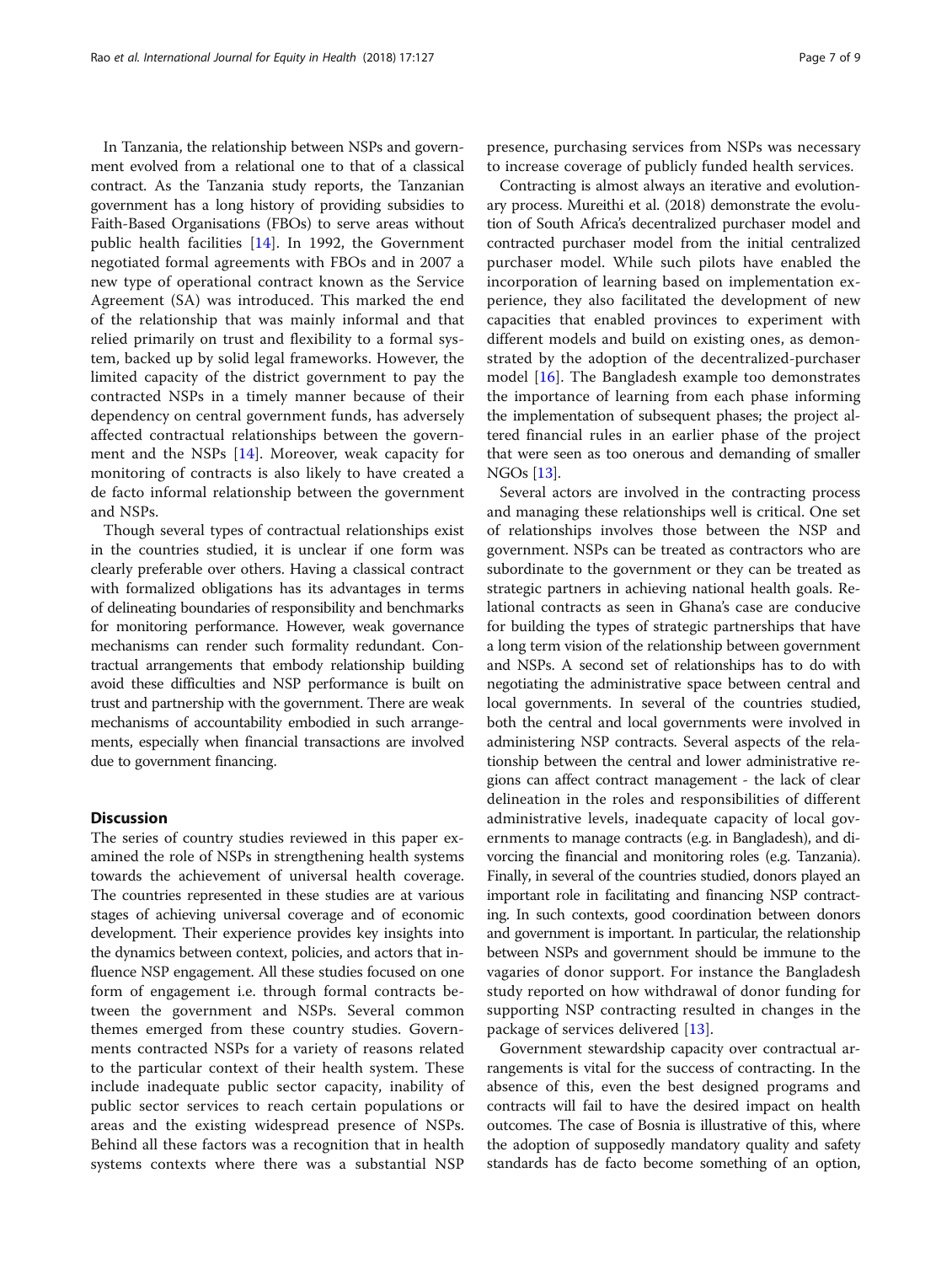<span id="page-7-0"></span>with private providers effectively choosing whether or not to adhere to these standards based on their own assessment of the costs and benefits [\[17\]](#page-8-0). This has also been seen in Afghanistan, Tanzania and Bangladesh, where studies have cited political interference in areas such as selection of facilities for contracting and human resource decisions as detrimental to overall project aims [12–[14](#page-8-0)].

Contracted NSPs operate in complex health system environments which can lead to unintended consequences of the contract terms. In Bangladesh, there was an exodus of NSP staff in response to increases in public sector pay scales because the contracts allowed little flexibility for changing salaries. Another example from the Bangladesh study was that of awarding the contract for services to the lowest bidder who cleared a technical screening rather than basing the award itself on a mix of technical and cost criteria. This led NGOs to bid as low as possible, something that had an adverse effect on service quality since providing quality services would put the NGO at a financial loss.

Contracting NSPs is an important policy option for many LMICS seeking to expand and strengthen coverage of publicly financed health services. The studies reviewed in this paper demonstrate the ways in which a diverse set of countries have engaged NSPs to move towards universal health coverage. Contracting NSPs, however, is not without its challenges. If not managed well, it can suffer from many of the resource and management challenges that public sector services face. For countries that have a sizeable NSP sector, making full use of the available human resources by contracting NSPs and appropriately managing them, offers an important way for expanding coverage of publicly financed health services towards achieving universal health coverage.

#### Abbreviations

CHAG: Christian Health Association of Ghana; FBO: Faith-Based Organisations; GPCI: General Practitioner Contracting Initiative; IDRC: International Development Research Centre; LMIC: Low and Middle-Income Country; NGO: Non-Governmental Organization; NSP: Non-State Provider

#### Acknowledgements

The authors would like to thank the reviewers for their useful feedback and comments. We also thank Dr. Sara Bennett for her support throughout this project.

#### Funding

This programme of research on the role of non-state providers towards UHC was developed and managed by the Alliance for Health Policy and Systems Research, World Health Organization with funding from the International Development Research Centre (Canada) and the Rockefeller Foundation. IDRC was engaged throughout the development, design and implementation of the research program.

#### Availability of data and materials

This article is largely informed by country articles that are part of this same special issue and are openly available online.

#### Authors' contributions

KDR and ZCS developed the first draft of the manuscript. Authors provided inputs and feedback. All authors have read and approved the final manuscript. ZCS is a staff member of the World Health Organization. He himself is alone responsible for the views expressed in this article which do not necessarily represent the views, decisions or policies of the World Health Organization.

#### Ethics approval and consent to participate

Ethics approval not needed as article is based on secondary sources only. All country studies used as sources had in turn received ethics approval as outlined in individual country papers. No additional human subjects were contacted for this article.

#### Consent for publication

No human subjects were contacted for this article. There is no information that is attributed to any individual.

#### Competing interests

Krishna D Rao led the team from Johns Hopkins University providing technical support to the research program. Ligia Paina was a member of this team. Zubin Cyrus Shroff is a staff member of the Alliance for Health Policy and Systems Research, WHO. Marie Gloriose-Ingabire is a staff member of IDRC, Canada.

#### Publisher's Note

Springer Nature remains neutral with regard to jurisdictional claims in published maps and institutional affiliations.

#### Author details

<sup>1</sup>Department of International Health, Johns Hopkins University, Suite E-8148 315 N. Wolfe Street, Baltimore, MD 21215, USA. <sup>2</sup> International Development Research Centre, Ottawa, Canada. <sup>3</sup>Alliance for Health Policy and Systems Research, WHO, Geneva, Switzerland.

#### Received: 14 August 2018 Accepted: 15 August 2018 Published online: 05 October 2018

#### References

- 1. Rao KD, Bhatnagar A, Sharawat R. Composition and distribution of the health workforce in India: estimates based on data from the National Sample Survey. WHO South East Asia J Public Health. 2016;5(2):133–40.
- 2. Mackintosh M, Channon A, Karan A, Selvaraj S, Cavagnero E, Zhao H. What is the private sector? Understanding private provision in the health systems of low-income and middle-income countries. Lancet. 2016;288(10044):596–605.
- 3. Lagarde M, Palmer N. The impact of contracting out on health outcomes and use of health services in low and middle-income countries. Cochrane Database of Systematic Reviews. 2009;4:CD008133.
- 4. Lagomarsino G, de Ferranti D, Pablos-Mendez A, Nachuk S, Nishtar S, Wibulpolprasert S. Public stewardship of mixed health systems. Lancet. 2009;374(9701):1577–8.
- 5. Shroff Z, Rao K, Bennett S, Paina L, Ingabire M-G, Ghaffar A. Moving towards UHC: engaging non-state providers. International Journal for Equity in Health. 2018;17
- 6. Lovenshon B, Harding A. Buying results? Contracting for health service delivery in developing countries. Lancet. 2005;366(9486):676–81.
- Patel V, Parikh R, Nandraj S, Balasubramaniam P, Narayan K, Paul V, Kumar S, Chatterjee M, Reddy S. Assuring health coverage for all in India. Lancet. 2015;386:2422–35.
- 8. Alonge O, Gupta S, Engineer C, Salehi AS, Peters DH. Assessing the pro-poor effect of different contracting schemes for health services on health facilities in rural Afghanistan. Health Policy Plan. 2015;30:1229–42.
- 9. Liu X, Hotchkiss DR, Bose S, Bitran R, Giedion U. Contracting for primary health services: evidence on its effects and a framework for evaluation. In: Partners for Health Reform-plus - Abt Associates, Bethesda, MD; 2004.
- 10. Odendaal WA, Ward K, Uneke J, Uro-Chukwu H, Chitama D. Contracting out to improve the use of clinical health services and health outcomes in lowand middle-income countries. Cochrane Database Syst Rev. 2018;4:CD008133.
- 11. Agyepong IA, Adjei S. Public social policy development and implementation: a case study of the Ghana National Health Insurance scheme. Health Policy Plan. 2008;23:150–60.
- 12. Salehi AS, Saljuqui ATK, Akseer N, Rao K, Coe K. Factors influencing performance of contracted non-state providers in implementing basic package of health